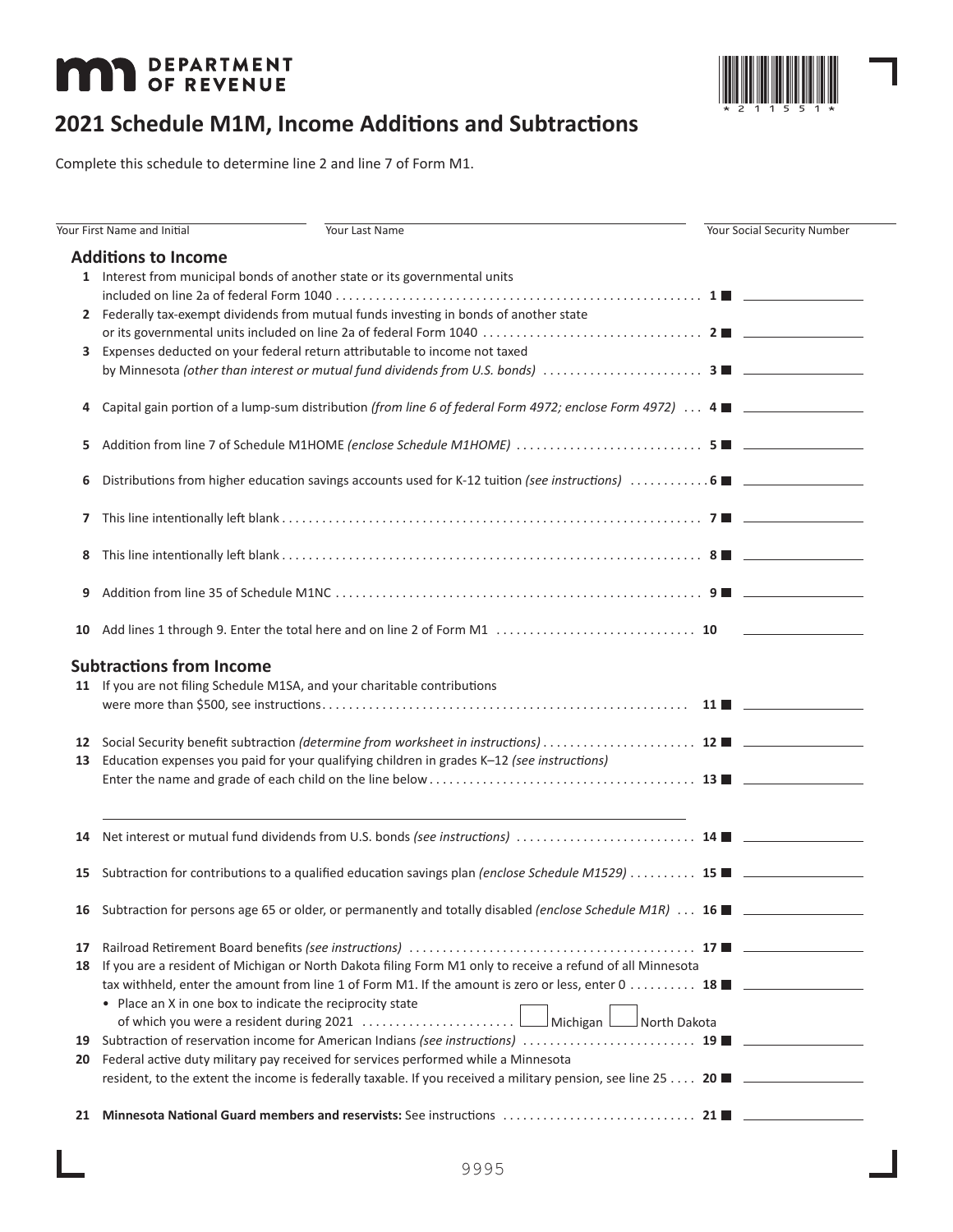# **2021 M1M, page 2**

Г

L

ı

|          | 22 Residents of another state: Enter your federal active service military pay, to the extent the income                                                                                                                           |  |
|----------|-----------------------------------------------------------------------------------------------------------------------------------------------------------------------------------------------------------------------------------|--|
|          |                                                                                                                                                                                                                                   |  |
|          |                                                                                                                                                                                                                                   |  |
|          |                                                                                                                                                                                                                                   |  |
| 26<br>27 | Post-service education awards received for service in an AmeriCorps National Service program  26<br>Subtraction for interest earned from a designated first-time homebuyer savings account<br>$(enclose Schedule M1HOME) \dots 1$ |  |
|          |                                                                                                                                                                                                                                   |  |
| 29       |                                                                                                                                                                                                                                   |  |
| 30       |                                                                                                                                                                                                                                   |  |
|          |                                                                                                                                                                                                                                   |  |
|          |                                                                                                                                                                                                                                   |  |

# **You must include this schedule with your Form M1.**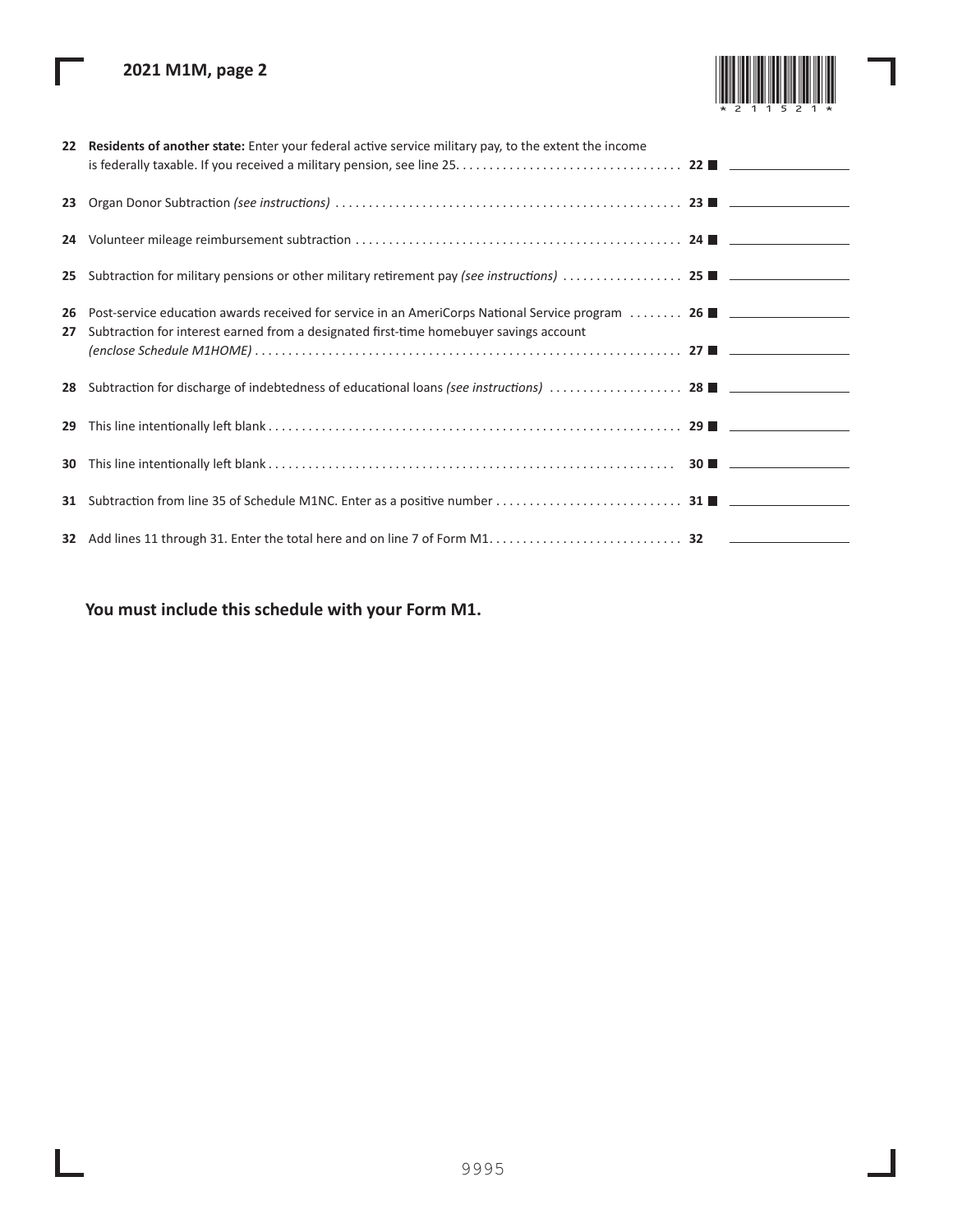# **Additions**

# **Line 1 — Interest From Municipal Bonds of Another State or its Governmental Units**

Of the amount you included (or should have included) on line 2a of federal Form 1040, add the interest you received from municipal bonds issued by:

- A state other than Minnesota
- A local government (such as a county or city) in a state other than Minnesota

# **Line 2 — Federally Tax-Exempt Dividends from Mutual Funds Investing in Bonds of Another State**

If you received federally tax-exempt interest dividends from a mutual fund, you may have to enter an amount on line 2. To determine the amount, if any, use the following instructions:

- If **95% or more** of the federally tax-exempt dividends from a mutual fund came from bonds issued by Minnesota, include *only* the portion of the federally tax-exempt dividend generated by non-Minnesota bonds.
- If **less than 95%** of the federally tax-exempt interest dividends from a mutual fund came from bonds issued by Minnesota, include *all* of the federally tax-exempt interest dividend from that fund.

# **Line 3 — Expenses Relating to Income Not Taxed by Minnesota, Other Than From U.S. Bond Obligations**

If you deducted expenses on your federal return connected with income not taxed by Minnesota (such as income reported on lines 17 through 22 of Schedule M1M), add those expenses to your taxable income.

Do not include expenses connected with interest or mutual fund dividends from U.S. bonds. For information on how to report these expenses, see the instructions for line 14.

# **Line 4 — Capital Gain Portion of a Lump-Sum Distribution From a Qualified Retirement Plan**

If you received a qualifying lump-sum distribution in 2021 and you chose the capital gain election on federal Form 4972, enter the capital gain from line 6 of federal Form 4972. Include a copy of federal Form 4972 when you file your return.

# **Line 5 — First-Time Homebuyer Savings Account Addition**

If you made a nonqualified withdrawal from a first-time homebuyer savings account, you may be required to include those amounts in your taxable income. Complete and include Schedule M1HOME, *First-Time Homebuyer Savings Account*, to determine your addition.

# **Line 6 — Higher Education Savings Accounts Used for K-12 Tuition**

If you paid K-12 tuition with a distribution from a higher education savings account, include the lesser of the total distributions from the account used to pay K-12 tuition or the total earnings reported on federal Form 1099-Q for the year.

# **Subtractions**

# **Line 11 — Charitable Contributions over \$500**

You may subtract some of your contributions made during the year if both of the following are true:

- You did not file Schedule M1SA, *Minnesota Itemized Deductions*.
- You made charitable contributions of more than \$500.

To determine your allowable contributions, see the instructions for Schedule M1SA, and use the Worksheet for Line 11.

# **Worksheet for Line 11**

To determine your allowable contributions, you will need the instructions for Schedule M1SA.

| 1 Determine total allowable charitable contributions you would have been able to enter on lines 15 and 16 of Schedule M1SA ________ |
|-------------------------------------------------------------------------------------------------------------------------------------|
| \$500                                                                                                                               |
|                                                                                                                                     |
|                                                                                                                                     |

# **Line 12 — Social Security Subtraction**

If you entered an amount on line 6b of federal Form 1040, complete the Worksheet for Line 12.

If you completed Schedule M1NC, *Federal Adjustments*, use the Worksheet for Line 12 of Schedule M1M in the Schedule M1NC instructions.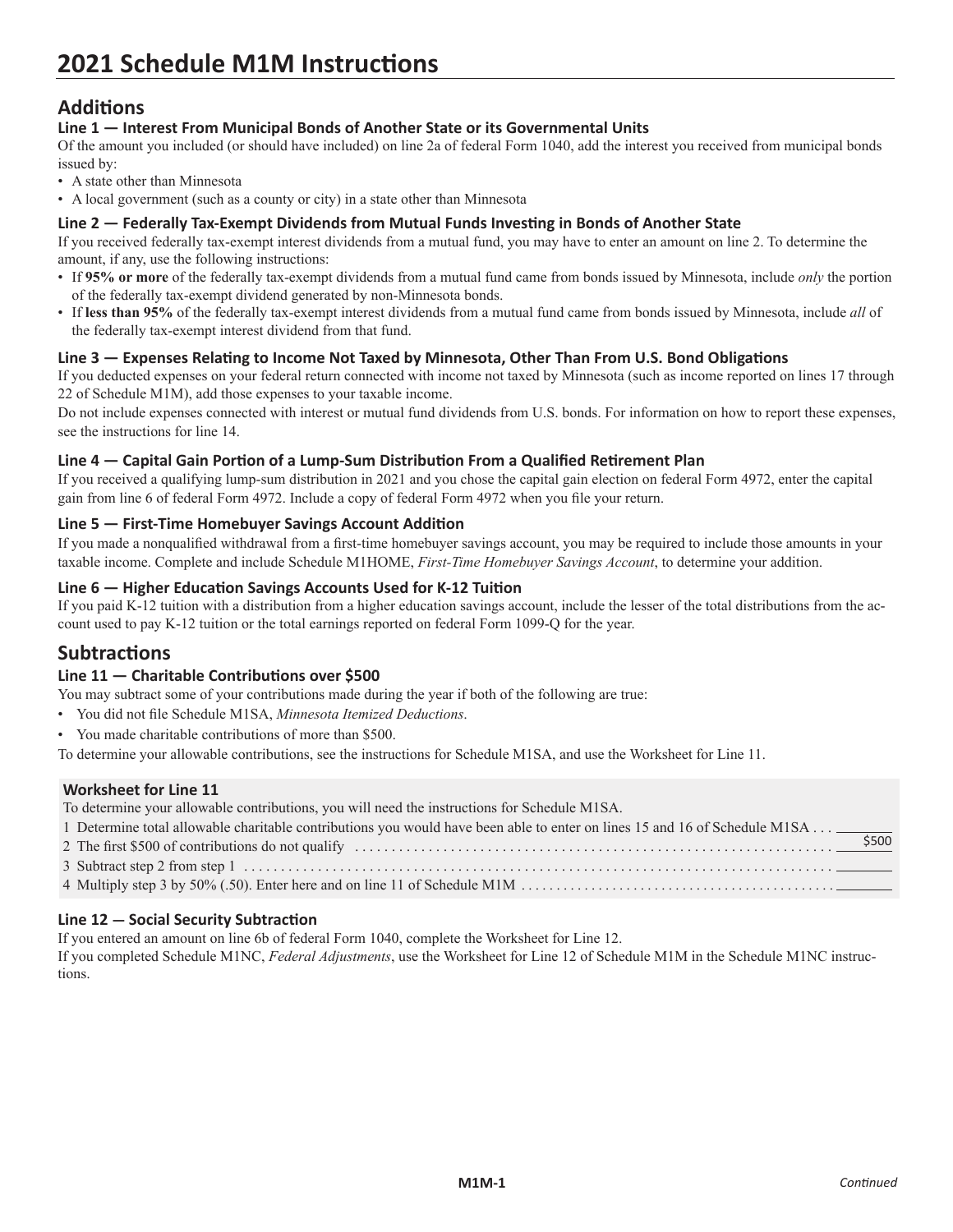# **Worksheet for line 12**

| WORKSHEEL TOR THE 12                                     |
|----------------------------------------------------------|
|                                                          |
|                                                          |
|                                                          |
|                                                          |
|                                                          |
|                                                          |
|                                                          |
|                                                          |
|                                                          |
|                                                          |
|                                                          |
|                                                          |
| Married Filing Jointly or Qualifying Widow(er): \$80,270 |
| Single or Head of household: \$62,710                    |
| Married Filing Separate: \$40,135                        |
|                                                          |
|                                                          |
|                                                          |
| Married Filing Jointly or Qualifying Widow(er): \$5,290  |
| Single or Head of household: \$4,130                     |
| Married Filing Separate: \$2,645                         |
|                                                          |
|                                                          |
|                                                          |
|                                                          |
|                                                          |

# **Line 13 — K-12 Education Expense Subtraction**

If you purchased qualifying educational materials or services in 2021 for your qualifying child's K–12 education, you may be able to reduce your taxable income.

If you qualify for the K-12 Education Credit, complete Schedule M1ED before entering an amount on this line (see instructions for line 3 of Schedule M1REF, *Refundable Credits*). For this subtraction, you may use qualifying expenses you did not use for the credit and tuition expenses which do not qualify for the credit. You may not claim both the credit and a subtraction for the same expenses. Complete the Worksheet for Line 13 if you entered an amount on line 18 of Schedule M1ED.

To subtract your education expenses, the child must:

- Be your child, adopted child, stepchild, grandchild, or foster child who lived with you in the United States for more than half of the year.
- Have been in grades K–12 during 2021.
- Have attended a public, private, or home school in Minnesota, Iowa, North Dakota, South Dakota, or Wisconsin.
- Not be claimed as a qualifying child on another individual's return.

In addition to the above requirements, you must have purchased educational services or required materials during the year to help your child's K–12 education. Education expenses that qualify for the credit also qualify for the subtraction. However, certain expenses qualify only for the subtraction. For examples of qualifying education expenses, see the Form M1 instructions.

#### **Subtraction Limits**

The maximum subtraction allowed for purchases of personal computer hardware and educational software is \$200 per family. You may split qualifying computer expenses, up to \$200, among your children any way you choose. The maximum amount of education expenses you can subtract is \$1,625 for each child in grades K through 6, and \$2,500 for each child in grades 7 through 12.

If you qualify for the K–12 Education Credit (Schedule M1REF, line 3) and you cannot use all of your education expenses on Schedule M1ED, complete the Worksheet for Line 13. See Income Tax Fact Sheet 8, *K–12 Education Subtraction and Credit*, for more information. Enter your qualifying education expenses on line 13. Also, enter each child's name and grade at the time the expenses were paid.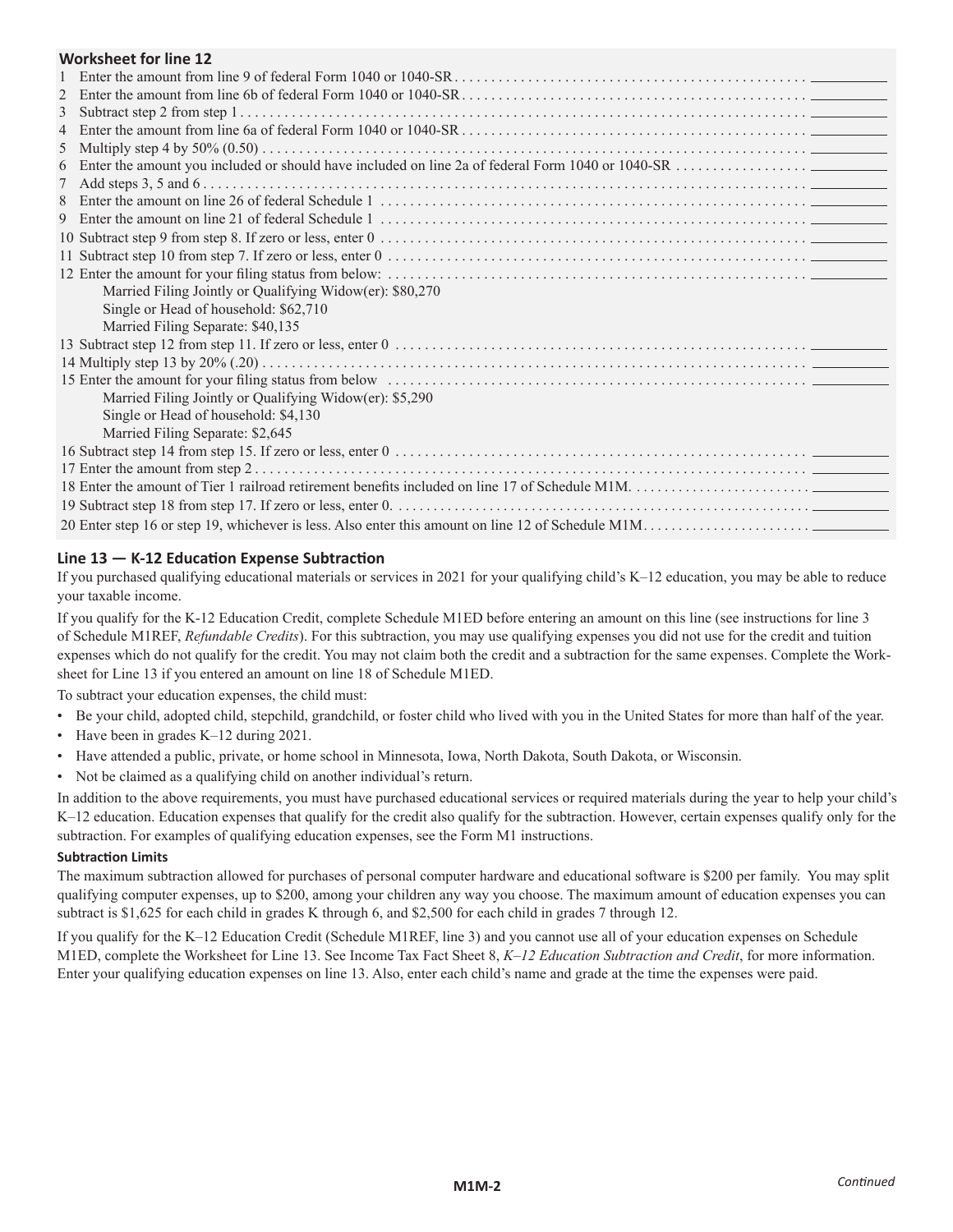# **Worksheet for Line 13**

| If you qualify for the K–12 Education Credit and you cannot use all of your education expenses on Schedule M1ED, |
|------------------------------------------------------------------------------------------------------------------|
| determine line 13 of Schedule M1M by completing the following steps:                                             |
|                                                                                                                  |
|                                                                                                                  |
| Complete steps 3–6 if on Schedule M1ED line 17 is less than line 16.                                             |
|                                                                                                                  |
|                                                                                                                  |
|                                                                                                                  |
|                                                                                                                  |
|                                                                                                                  |
| Enter the result from step 7—up to the maximum subtraction amount per child—on line 13 of Schedule M1M.          |
|                                                                                                                  |

# **Line 14 — Net Interest From U.S. Bonds**

Include federally taxable interest you received from:

- U.S. bonds, bills, notes, savings bonds, and certificates of indebtedness
- Sallie Mae bonds
- Dividends paid to you by mutual funds that are attributable to these bonds
- U.S. Government interest and dividends you received as partner of a partnership, shareholder of an S corporation, or beneficiary of a trust

Reduce these amounts by any related investment interest and other expenses deducted on your federal return relating to this income. Do not include interest or dividends attributable to Ginnie Mae, Fannie Mae, or Freddie Mac bonds. See Income Tax Fact Sheet 13, *U.S. Government Interest*, if you received interest from a government source not listed.

# **Line 15 — Contributions to a 529 plan**

You may be able to deduct certain contributions made to a 529 plan. To determine the amount of your subtraction, complete and include Schedule M1529, *Education Savings Account Contribution Credit or Subtraction*, and enter the amount from line 4 of Schedule M1529 on line 15.

# **Line 16 — Subtraction for Persons 65 or Older or Permanently and Totally Disabled (Schedule M1R)**

You may qualify for a subtraction if either of the following apply to you (or your spouse, if filing a joint return):

- You were born before January 2, 1957.
- You were permanently and totally disabled and received federally taxable disability income in 2021. If you did not receive federally taxable disability income, you do not qualify for this subtraction.

If you (or your spouse, if filing jointly) meet the age or disability requirement, see the Form M1 instructions to determine if you meet the income requirements. If you meet all eligibility requirements, complete and include **Schedule M1R**, *Age 65 or Older/Disabled Subtraction.*

#### **Line 17 — Railroad Retirement Board Benefits**

If you included unemployment, sick pay, or retirement benefits from the Railroad Retirement Board in your 2021 federal adjusted gross income, you can subtract these amounts.

#### **Line 18 — Reciprocity Income**

Minnesota has income tax reciprocity agreements with Michigan and North Dakota. Reciprocity applies only to personal service income, such as wages, salaries, tips, commissions, fees, and bonuses. Complete line 18 if all of the following are true:

- You are a resident of a reciprocity state.
- Your only Minnesota source income was wages covered under reciprocity.
- You had Minnesota income tax withheld from these wages, and want a refund of the amount withheld. Place an X in the box for the state of which you were a permanent resident during the year, and enter the amount from line 1 of Form M1 on line 18 of Schedule M1M.

When you file Form M1, follow the steps in the Form M1 instructions. Also complete and include the following:

- Schedule M1W, *Minnesota Income Tax Withheld*
- Form MWR, *Reciprocity Exemption/Affidavit of Residency*
- A copy of your home state tax return

To avoid having Minnesota tax withheld in the future on wages covered by reciprocity, file Form MWR each year with your employer.

When to complete Schedule M1NR: If your gross income assignable to Minnesota (other than from performing personal services covered under reciprocity) is \$12,525 or more, you are not eligible to take the reciprocity subtraction on line 18. Instead, file Form M1 and Schedule M1NR. Do not include your personal service income on column B of Schedule M1NR.

# **Line 19 — American Indians Living on an Indian Reservation**

If you are a member of an American Indian tribe living and working on the reservation of which you are an enrolled member, enter your reservation source income to the extent it is federally taxable.

If you are eligible to subtract reservation source income, you must apportion any Child and Dependent Care Credit you claim based on your income taxable to Minnesota.